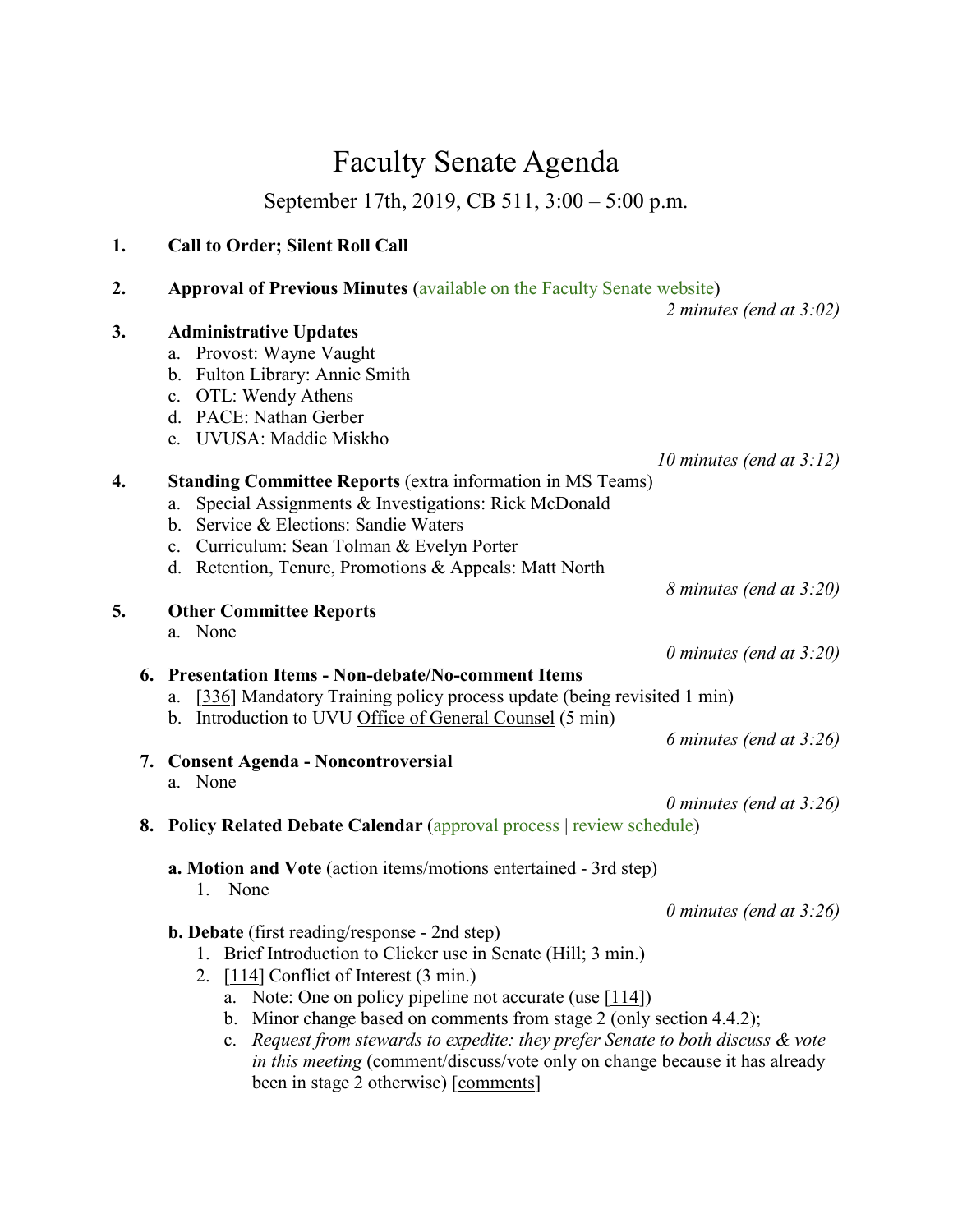|     | 3. [152] Accommodations [Note: 153 being deleted]: Temporary Emergency and                               |
|-----|----------------------------------------------------------------------------------------------------------|
|     | concurrently Stage 2 [comments   memo] (3 min.)                                                          |
|     | 4. [160] Animals on Campus: Temporary Emergency and concurrently Stage 2<br>$[comments   memo]$ (5 min.) |
|     | 5. [161] Freedom of Speech: Limited Scope Revision (wearing masks) [comments]                            |
|     | $(2 \text{ min.})$                                                                                       |
|     | 6. [635] Faculty Rights & Responsibilities: Revision [comments] (30 min.)                                |
|     | 46 minutes (end at $4:12$ )                                                                              |
|     | c. Read and Comment (informational items - 1st step)                                                     |
|     | 1. None                                                                                                  |
|     | 0 minutes (end at $4:12$ )                                                                               |
|     | d. Updates (Progress to further stages)                                                                  |
|     | 1. None                                                                                                  |
|     | 0 minutes (end at $4:12$ )                                                                               |
| 9.  | <b>Non-policy Related Action Calendar (approval process   review schedule)</b>                           |
|     |                                                                                                          |
|     | a. Motion and Vote (action items/motions entertained - 3rd step)                                         |
|     | 1. None                                                                                                  |
|     | 0 minutes (end at $4:12$ )                                                                               |
|     | <b>b. Debate</b> (first reading/response - 2nd step)                                                     |
|     | 1. Faculty Workload next steps (Parry; 10 min.)                                                          |
|     | a. Development of committee (as per April 9, 2019 minutes) [2018-2019                                    |
|     | <b>Workload Report]</b>                                                                                  |
|     | 2. Policy 323 Consulting committee nominations (Parry; 2 min.)                                           |
|     | 3. Policy 704 Minors on Campus committee nominations (Parry; 2 min.)                                     |
|     | 14 minutes (end at $4:26$ )                                                                              |
|     | c. Read and Comment (informational items - 1st step)                                                     |
|     | 1. Restructure of the Faculty Development Committee to Advancement of Teaching                           |
|     | Standing Committee (Richards and Athens; 14 min.)                                                        |
|     | 2. Bylaws modifications (Arendt; 15 min.) [current recommended bylaws   bylaw                            |
|     | comments]                                                                                                |
|     | 29 minutes (end at $4:55$ )                                                                              |
| 10. | <b>Announcements</b>                                                                                     |
|     | Short list of priority motions<br>a.                                                                     |
|     | Results of 09.03.2019 honest answer box (asking admin to leave)<br>b.                                    |
|     | Emergency fund for students (\$50 to \$500 in 2 days)<br>c.                                              |
|     | https://continue.weber.edu/dualmission/. The summit is Oct. 7, 2019, from 8:30<br>d.                     |
|     | a.m.–7 p.m. in the Shepherd Union Ballrooms at Weber.                                                    |
|     | USHE What is an Educated Person Conference XXII 11/7-8 in Salt Lake<br>e.                                |
|     |                                                                                                          |

- f. [Office of General Counsel September briefing](https://uvu.box.com/s/4ixuyv82buz22377xzoibqgxnqb3o15u)
- g. [Showcase of undergraduate scholarly and creative works](https://www.uvu.edu/sculpt/events/showcase.html) 10.15.2019
- h. [Ethics awareness week](https://www.uvu.edu/ethics/events/2019/2019_eaw_ethics_technology_society.html) 09.30.19 to 10.04.19
- i. OTL [trainings](https://www.uvu.edu/otl/faculty/index.html) and [events](https://www.uvu.edu/otl/calendar/index.html)

**10.** 

- j. [Presidential Lecture Series:](https://www.uvu.edu/president/events.html) Kim Scott 10/10/10 11:30 a.m. Grand Ballroom
- k. [OAS Protocol for Student Requests for Late Withdrawal](https://uvu.box.com/s/2y4qmvgnzp9h1aok2sblv7nfncsmtp7e)